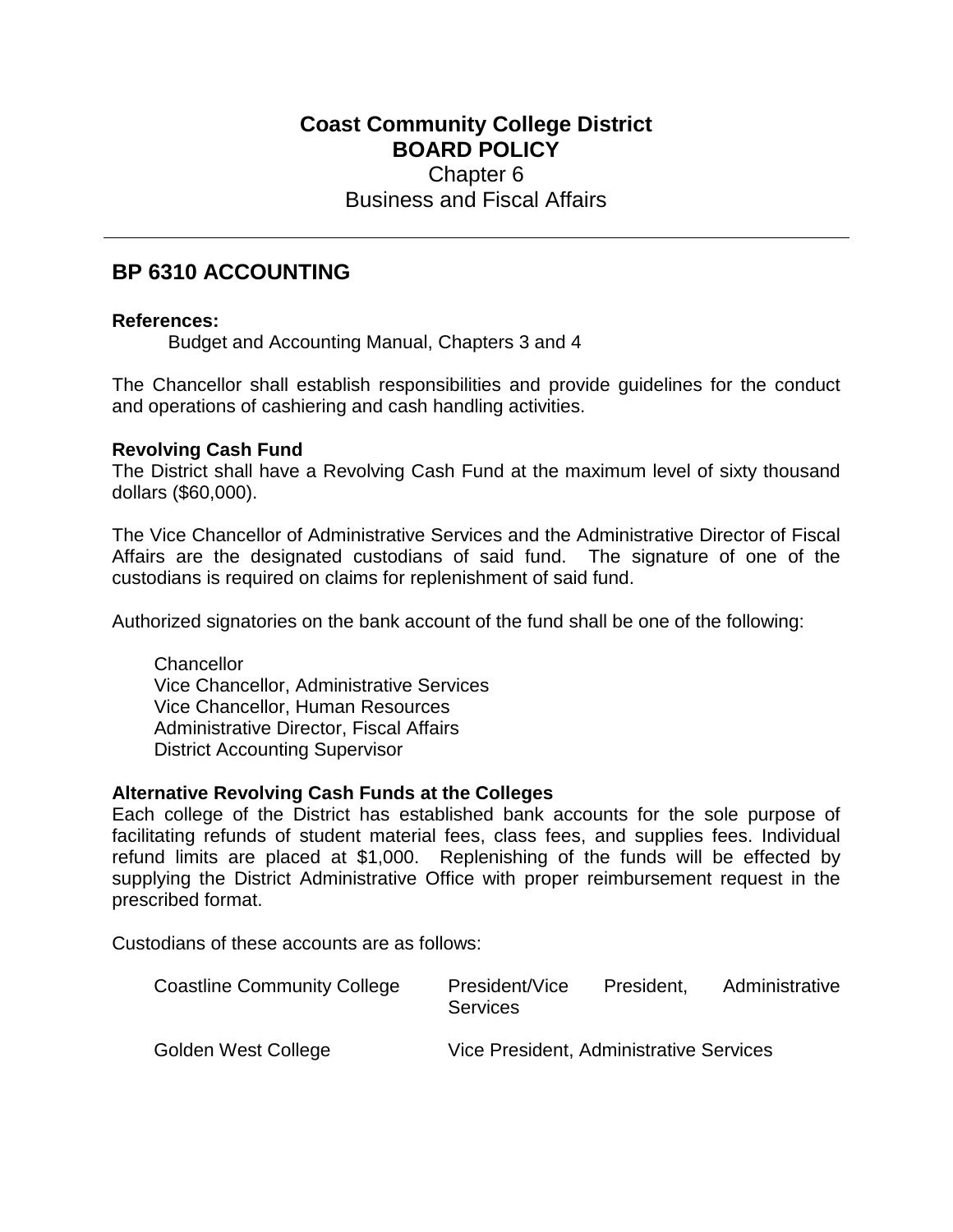Orange Coast College Vice President, Administrative Services/Administrative, Fiscal Affairs **Supervisor** 

#### **Petty Cash Funds for Small Emergency Purchases**

The District has established Petty Cash Funds in the amount of \$5,000 at the three campus business offices and \$1000 at the District Administrative Office. These funds allow those offices named to have cash available for small emergency purchases made by District employees. Independent contractors will not be allowed to use these funds.

Authorized expenditures might include instructional and office supplies, reimbursement for mileage for any one calendar month, maintenance of equipment supplies, District transportation vehicle supplies, etc. The District Administrative Office shall establish administrative procedures and indicate the limitations for single expenditures from these funds.

These cash funds were established from the District's existing Revolving Cash Fund with the District Administrative Office maintaining control of the funds by appointing custodians at each location.

Coastline Community College President/Vice President, Administrative Services

Custodians of these funds are as follows:

| <b>District Office</b>     | Director, Purchasing/Vice Chancellor, Administrative<br><b>Services</b>       |
|----------------------------|-------------------------------------------------------------------------------|
| <b>Golden West College</b> | Vice President, Administrative Services/Director of<br><b>Fiscal Services</b> |
| Orange Coast College       | Vice President, Administrative Services/Fiscal Affairs<br>Supervisor          |

### **Co-Curricular Accounts**

Co-curricular activities accounts are established. All income derived from each designated co-curricular activity shall be deposited into a commercial bank account established by each college and subsequently transferred into the general fund of the District.

Authorized signatories on these bank accounts have been established by Board action, and a current list is maintained in the District Administrative Office.

The Coast Community College District has entered into an agreement with the Academic Financial Services Association; services provided by the Academic Financial Services Association to include billing, accounting, and reporting services from the